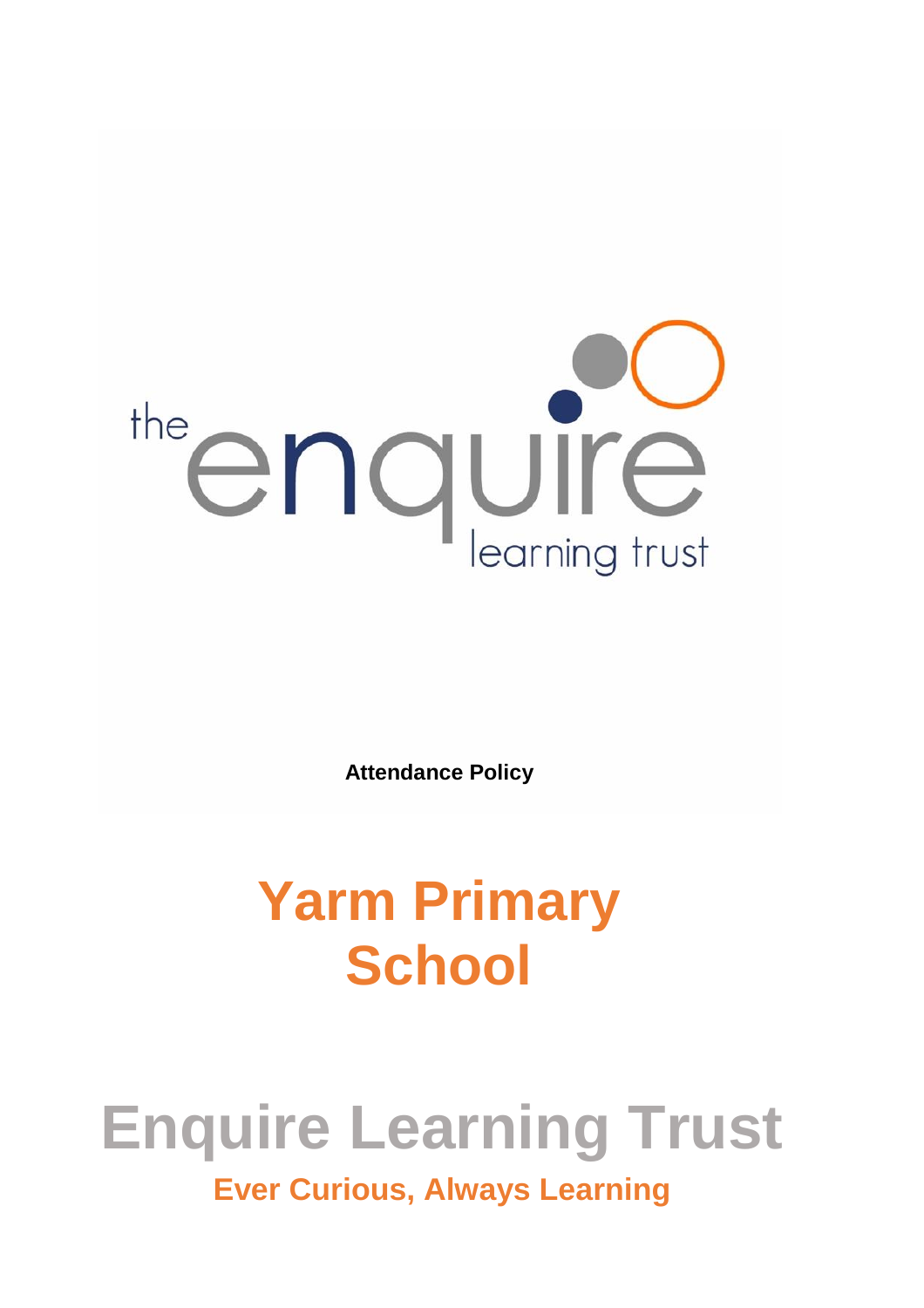#### **Contents**

#### **Version History**

| Date     | Author | Version   Comment           |
|----------|--------|-----------------------------|
| Oct 2019 |        | <b>Approved by Trustees</b> |
|          |        |                             |
|          |        |                             |
|          |        |                             |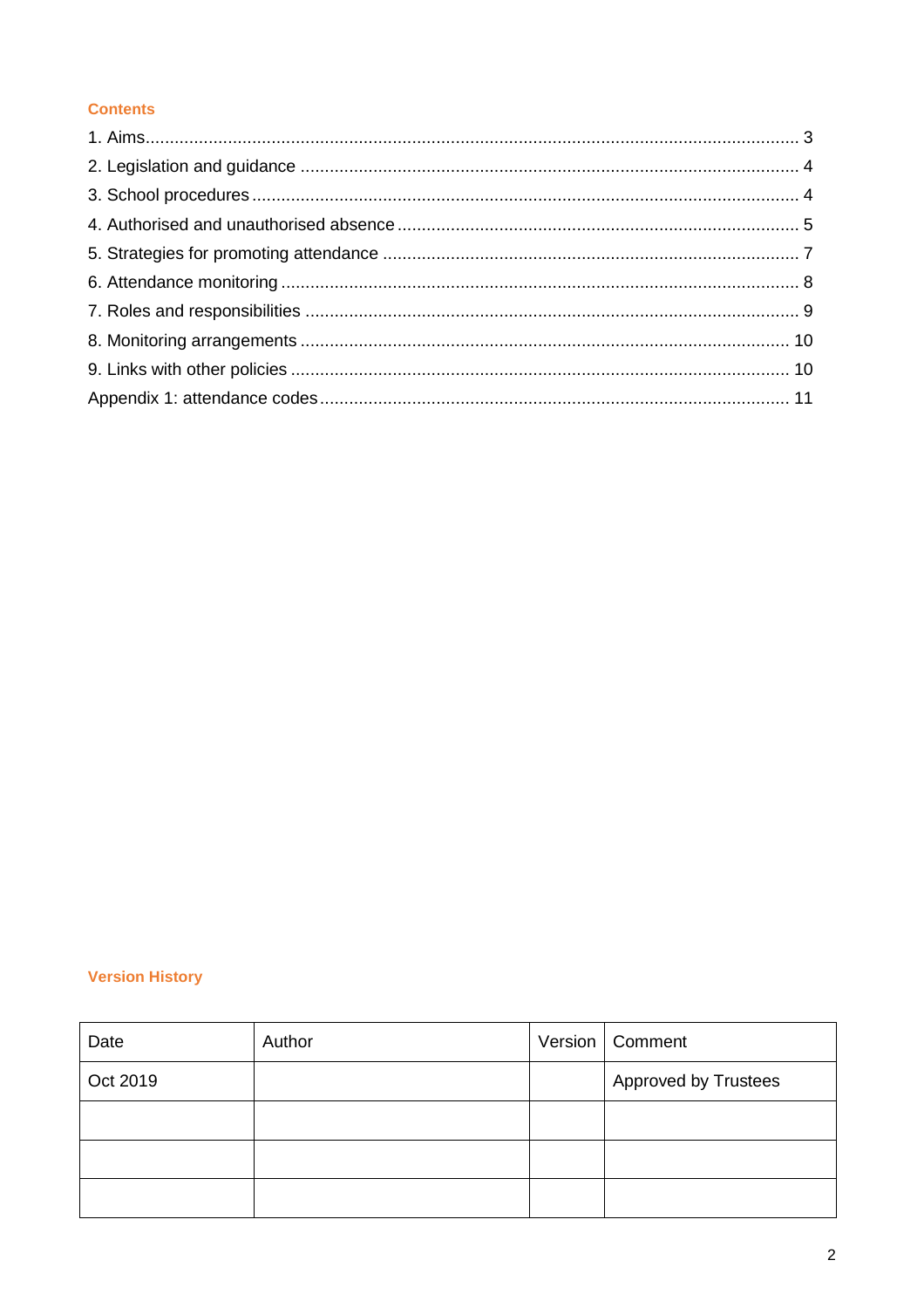## **1. Aims**

The Enquire Learning Trust aims to meet its obligations with regards to school attendance by:

- emphasising that it is the responsibility of everyone in the Academy to improve attendance and punctuality.
- ensuring that all pupils access a full-time education which meets their needs and allows all to realise their potential.
- striving to provide a safe and caring environment where each child can engage in all opportunities offered.
- working with children and their families to ensure every child has good attendance and punctually.
- challenging the behaviour of those children and parents/carers who give a low priority to attendance and punctuality.
- providing an effective system of communication with parents/carers together with appropriate agencies to provide mutual information and support.
- developing IT-based attendance recording systems in order to provide accurate information and to use suitable tracking strategies to recognise any trends that can damage good attendance and learning.

We will also support parents to perform their legal duty to ensure their children of compulsory school age attend regularly and will promote and support punctuality in attending lessons.

#### **Our Academy**

#### **What you can expect from Yarm Primary Academy:**

- We will promote good attendance and punctuality and will investigate any unexplained and/or unjustified absence.
- We will work closely with parents/carers where child's absence is cause for concern.
- We will support children to achieve good attendance and punctuality.
- We will support children returning to school after prolonged absence.

#### **What Yarm Primary Academy expects from Children:**

- To attend regularly and on time
- To be punctual to all lessons
- To ensure that they register for all timetabled lessons and inform the Office where appropriate if they are not able to be registered.
- To ensure all messages and notes from parents/carers are taken to the appropriate place.

#### **What Yarm Primary Academy expects from Parents/Carers:**

- To ensure their child attends the academy on those days it is open, dressed in full uniform and equipped to learn.
- To ensure their child attends every day the Academy is open unless they are too ill to do so.
- To avoid keeping their child away from the Academy for any reason other than illness or other authorised explanation (see overleaf).
- To avoid arranging holidays during term time
- To immediately inform the Academy Attendance Office / Academy if their child is unable to attend (by 9.30 am where possible), including the reason for absence and expected date of return.
- If no indication of a return date has been given, parents/carers should contact the Academy on each day of absence.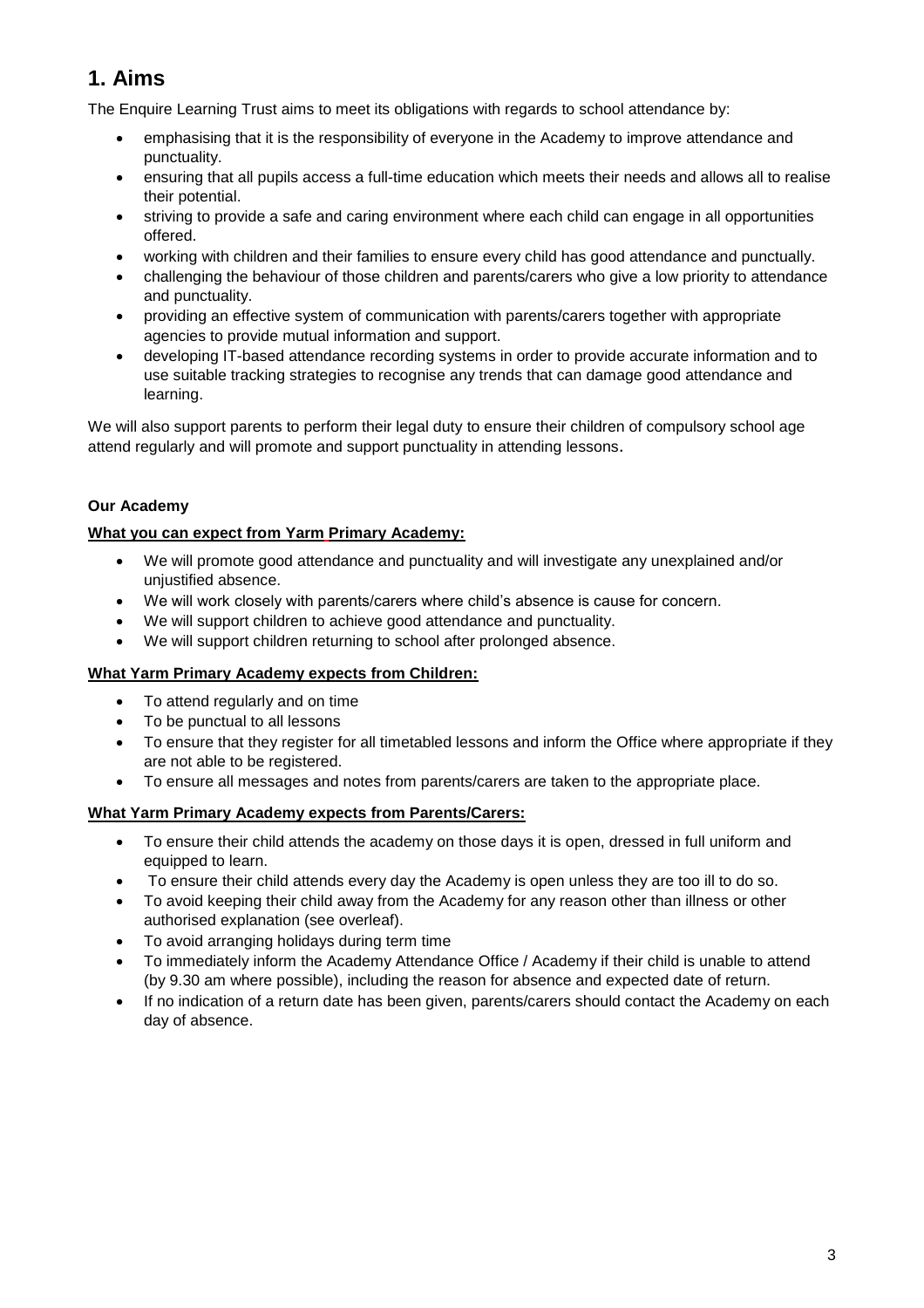## **2. Legislation and guidance**

This policy meets the requirements of the [school attendance guidance](https://www.gov.uk/government/publications/school-attendance) from the Department for Education (DfE), and refers to the DfE's statutory guidance on [school attendance parental responsibility measures.](https://www.gov.uk/government/publications/parental-responsibility-measures-for-behaviour-and-attendance) These documents are drawn from the following legislation setting out the legal powers and duties that govern school attendance:

- [The Education Act 1996](https://www.legislation.gov.uk/ukpga/1996/56/part/VI/chapter/II)
- [The Education Act 2002](http://www.legislation.gov.uk/ukpga/2002/32/part/3/chapter/3)
- [The Education and Inspections Act 2006](http://www.legislation.gov.uk/ukpga/2006/40/part/7/chapter/2/crossheading/school-attendance)
- [The Education \(Pupil Registration\) \(England\) Regulations 2006](http://www.legislation.gov.uk/uksi/2006/1751/contents/made)
- [The Education \(Pupil Registration\) \(England\) \(Amendment\) Regulations 2010](http://www.centralbedfordshire.gov.uk/Images/amendment-regulation-2010_tcm3-8642.pdf)
- [The Education \(Pupil Registration\) \(England\) \(Amendment\) Regulations 2011](http://www.legislation.gov.uk/uksi/2011/1625/made)
- [The Education \(Pupil Registration\) \(England\) \(Amendment\) Regulations 2013](http://www.legislation.gov.uk/uksi/2013/756/made)
- [The Education \(Pupil Registration\) \(England\) \(Amendment\) Regulations 2016](http://legislation.data.gov.uk/uksi/2016/792/made/data.html)
- [The Education \(Penalty Notices\) \(England\) \(Amendment\) Regulations 2013](http://www.legislation.gov.uk/uksi/2013/756/pdfs/uksiem_20130756_en.pdf)

This policy also refers to the DfE's guidance on the [school census,](https://www.gov.uk/government/publications/school-census-2017-to-2018-guide-for-schools-and-las) which explains the persistent absence threshold.

This policy complies with our funding agreement and articles of association.

## **3. School procedures**

#### **3.1 Attendance register**

By law, all schools (except those where all pupils are boarders) are required to keep an attendance register, and all pupils must be placed on this register.

The attendance register will be taken at the start of the first session of each school day and once during the second session. It will mark whether every pupil is:

- Present
- Attending an approved off-site educational activity
- Absent
- Unable to attend due to exceptional circumstances

Any amendment to the attendance register will include:

- The original entry
- The amended entry
- The reason for the amendment
- The date on which the amendment was made
- The name and position of the person who made the amendment

See appendix 1 for the DfE attendance codes.

Every entry in the attendance register will be preserved for 3 years after the date on which the entry was made.

Pupils must arrive in school by 8.55am on each school day.

The register for the first session will be taken at 9.00am and will be kept open until 9.05am The register for the second session will be taken at 12.45/1.00pm and will be kept open until 12.50/1.05pm.

#### **3.2 Unplanned absence**

Parents must notify the school on the first day of an unplanned absence – for example, if their child is unable to attend due to ill health – by 9.30am or as soon as practically possible (see also section 6).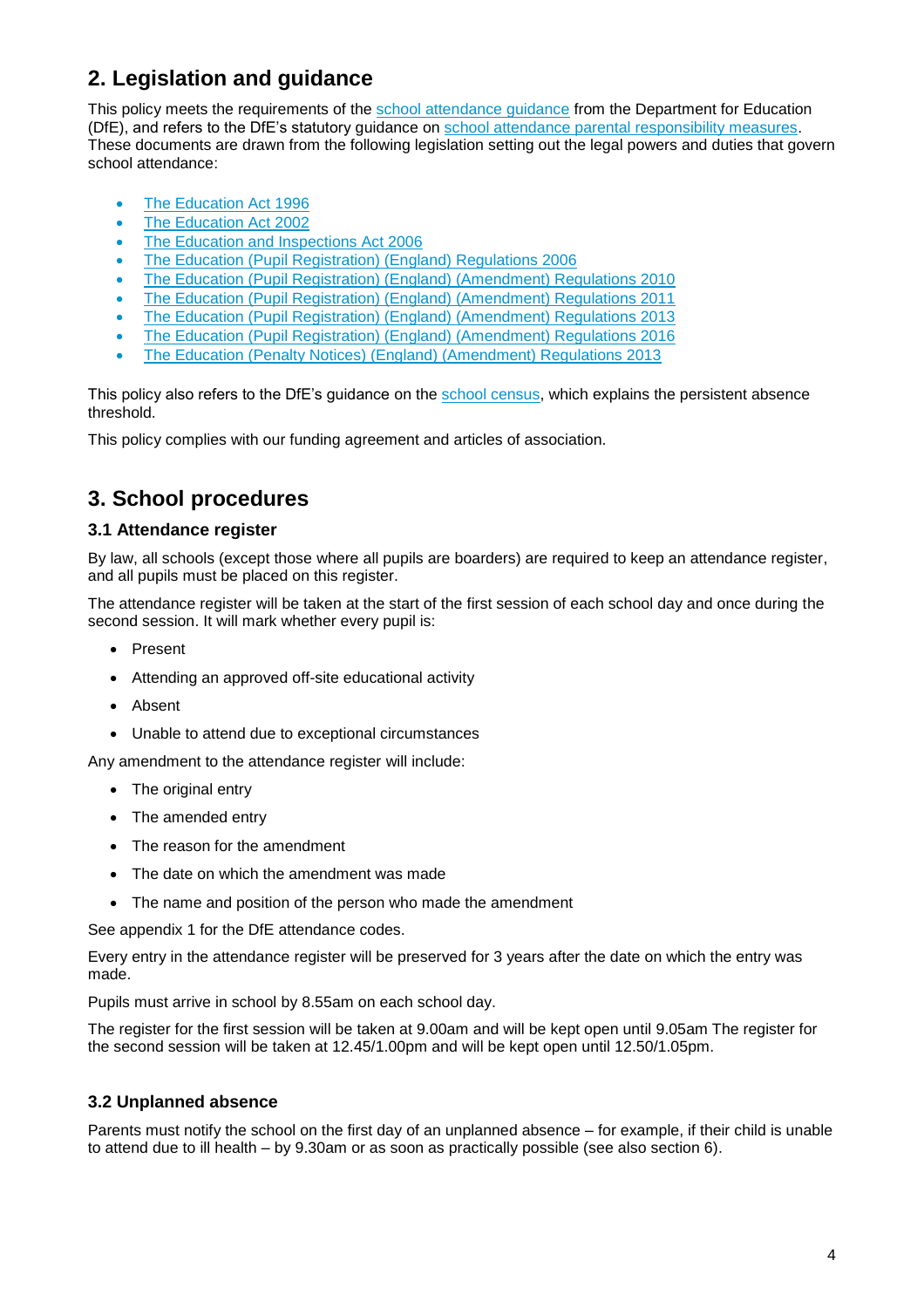Absence due to illness will be authorised unless the school has a genuine concern about the authenticity of the illness.

If the authenticity of the illness is in doubt, the school may ask parents to provide medical evidence, such as a doctor's note, prescription, appointment card or other appropriate form of evidence. We will not ask for medical evidence unnecessarily.

If the school is not satisfied about the authenticity of the illness, the absence will be recorded as unauthorised and parents will be notified of this in advance.

#### **3.3 Medical or dental appointments**

Missing registration for a medical or dental appointment is counted as an authorised absence; advance notice is required for authorising these absences.

However, we encourage parents to make medical and dental appointments out of school hours where possible. Where this is not possible, the pupil should be out of school for the minimum amount of time necessary.

Parent/carers notify the office of any planned appointments in school time and are asked to provide in writing, details of the appointment.

Applications for other types of absence in term time must also be made in advance. Information relating to whether the school can authorise such absences can be found in section 4.

#### **3.4 Lateness and punctuality**

A pupil who arrives late but before the register has closed will be marked as late, using the appropriate code.

A pupil who arrives after the register has closed will be marked as absent, using the appropriate code.

Repeated lateness will be reported to parents/carers. Repeated lateness after the register has closed may be dealt with in the same way as absence. Parents/carers may be issued with a Penalty Notice or even prosecuted in the Magistrates Court. Authorised/Unauthorised Absence Authorised absence is where the Academy has given approval for absence in advance or where the explanation given afterwards has been accepted as satisfactory justification for the absence. Parents/carers may not authorise absence; only the Academy can do this.

Ongoing punctuality issues are addressed through letters, phone calls and meetings when necessary.

#### **3.5 Following up absence**

The school will follow up any absences to ascertain the reason, ensure proper safeguarding action is taken where necessary, identify whether the absence is approved or not and identify the correct attendance code to use.

Unauthorised absences are followed up through letters, phone calls and meetings when necessary.

#### **3.6 Reporting to parents**

Reports to parents on their child's attendance record are sent out annually in conjunction with the academic report. If there are concens during the school year, the attendance certificate is used as the agenda for meetings, letters etc.

## **4. Authorised and unauthorised absence**

#### **4.1 Granting approval for term-time absence**

Principals may not grant any leave of absence to pupils during term time unless they consider there to be 'exceptional circumstances'.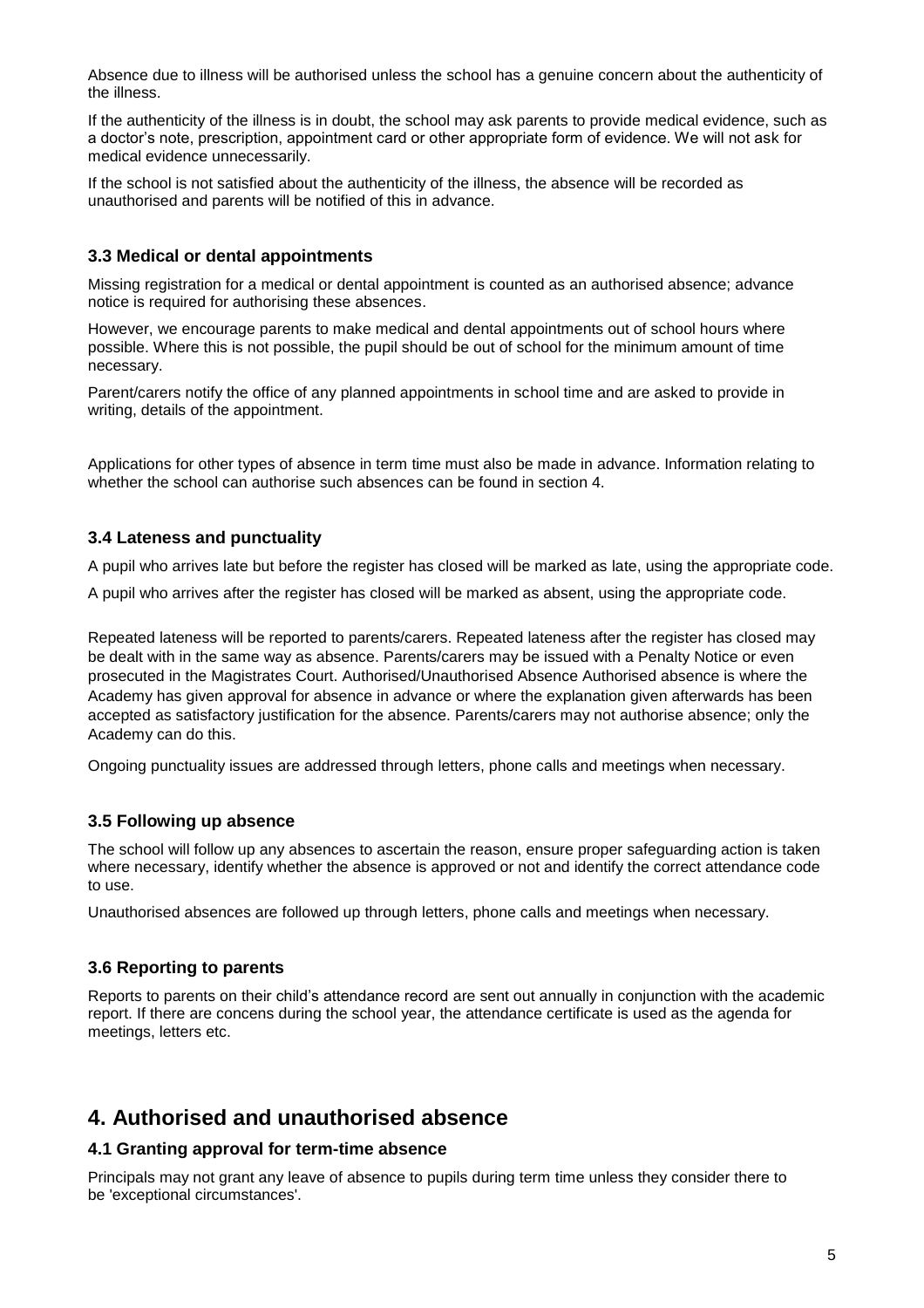We consider 'exceptional circumstances' in line with the guidance from the DfE and look at each application for term-time absence individually, taking into account the specific facts, circumstances and relevant context behind the request. A leave of absence is granted entirely at the Principal's discretion.

Valid reasons for **authorised absence** include:

- Illness and medical/dental appointments as explained in sections 3.2 and 3.3
- Religious observance where the day is exclusively set apart for religious observance by the religious body to which the pupil's parents belong. If necessary, the school will seek advice from the parents' religious body to confirm whether the day is set apart
- Exclusion
- Exceptional family circumstances e.g. bereavement of close immediate family
- Involvement in a public performance
- **Authorisation is at the Principals discretion**
- Traveller pupils travelling for occupational purposes this covers Roma, English and Welsh Gypsies, Irish and Scottish Travellers, Showmen (fairground people) and Circus people, Bargees (occupational boat dwellers) and New Travellers. Absence may be authorised only when a Traveller family is known to be travelling for occupational purposes and has agreed this with the school but it is not known whether the pupil is attending educational provision

Ofsted should not criticise schools for absences of Traveller children, providing the school can demonstrate that it:

- has used the registration codes correctly
- is strategic and proactive in communicating with Traveller parents about their travelling patterns on a regular basis
- is strategic and proactive in ensuring excellent attendance when the children are not travelling
- provides distance learning materials in accordance with good practice
- provides Travelling families with the parent held education record before they travel
- includes specific guidance for Travellers in the school's attendance policy and ensures the policy is accessible to parents
- evaluates its provision for narrowing the gap in attendance for Traveller children in the school selfevaluation form
- evaluates its provision for narrowing achievement gaps for Traveller children in the school selfevaluation form

#### **Holidays**

Pupils **will not** be granted authorised absence for holidays during term time unless there is an exceptional circumstance (see definition section 4.1)

Unless authorised due to an exceptional circumstance, any holidays taken will be unauthorised and parents/ carers may be subject to legal sanctions.

#### **4.2 Legal sanctions**

Schools can fine parents for the unauthorised absence of their child from school, where the child is of compulsory school age.

If issued with a penalty notice, parents must pay £60 within 21 days or £120 within 28days; per parent, per child. The payment must be made directly to the local authority.

The decision on whether or not to issue a penalty notice ultimately rests with the Principal, following the local authority's code of conduct for issuing penalty notices. This may take into account: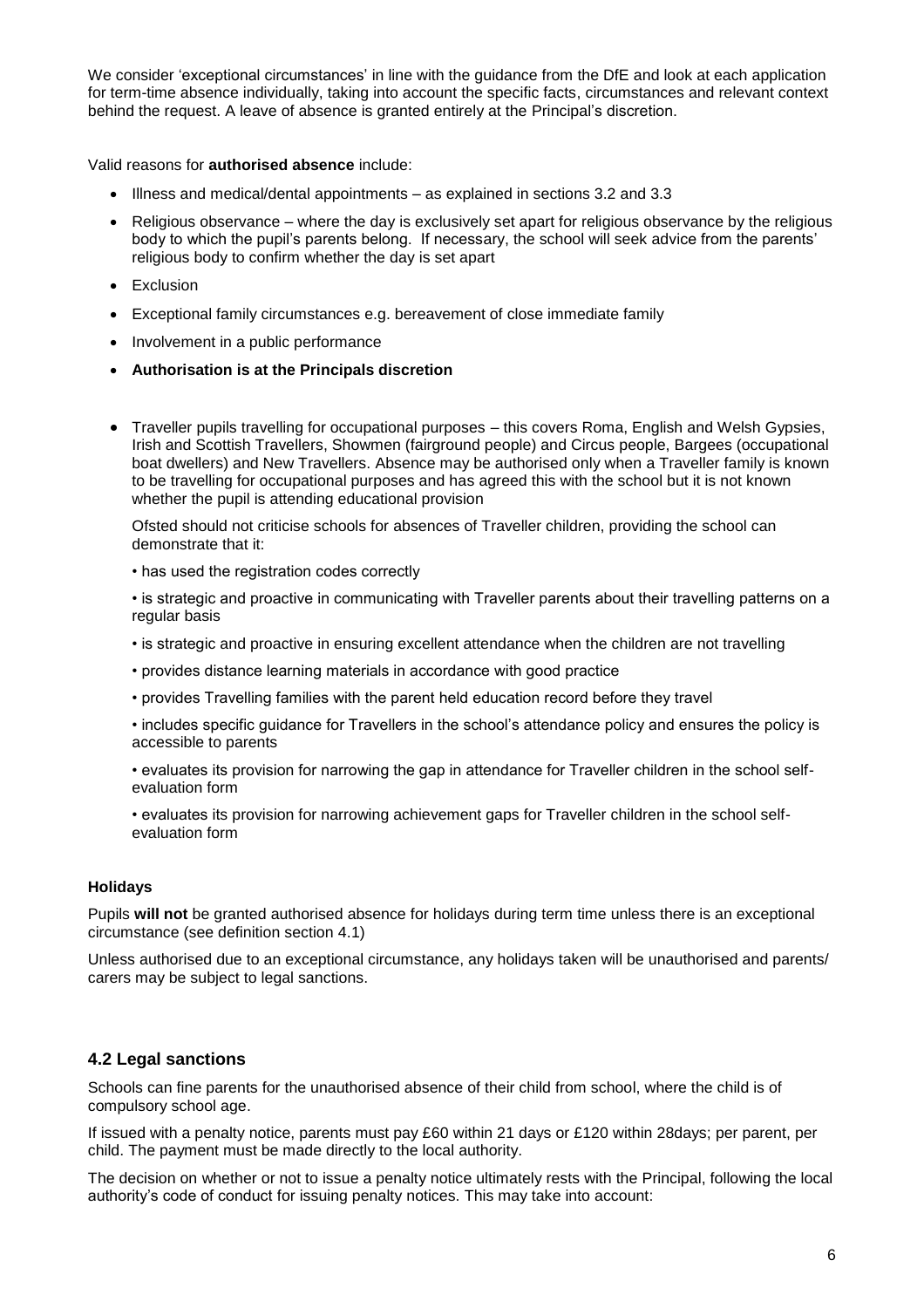- A number of unauthorised absences occurring within a rolling academic year
- One-off instances of irregular attendance, such as holidays taken in term time without permission
- Where an excluded pupil is found in a public place during school hours without a justifiable reason

If the payment has not been made after 28 days, the local authority can decide whether to prosecute the parent or withdraw the notice.

#### **How we respond to Absence/Lateness**

|                                                                                                                                                                                                               | Children have 100%<br>attendance                                                                                                                                            | Acknowledgements and Certificates. Children who have<br>100% attendance are on a role of honour, which is referenced<br>throughout the year. There is an established expectation that<br>children attend well.                                                                                                                                                    |  |  |
|---------------------------------------------------------------------------------------------------------------------------------------------------------------------------------------------------------------|-----------------------------------------------------------------------------------------------------------------------------------------------------------------------------|-------------------------------------------------------------------------------------------------------------------------------------------------------------------------------------------------------------------------------------------------------------------------------------------------------------------------------------------------------------------|--|--|
|                                                                                                                                                                                                               | Children have attendance<br>above<br>95%                                                                                                                                    | Children contribute to the weekly attendance award for their<br>class - which leads to periodic enhanced golden time.                                                                                                                                                                                                                                             |  |  |
|                                                                                                                                                                                                               | ATTENDANCE FALLS BELOW 90% DUE TO UNAUTHORISED HOLIDAYS, ILLNESS OR<br>UNAUTHORISED ABSENCE - we monitor this on a monthly basis and decide what further<br>action to take: |                                                                                                                                                                                                                                                                                                                                                                   |  |  |
| Step 1                                                                                                                                                                                                        | Letter 1 to inform of a low<br>level of attendance.                                                                                                                         | 90% is a start for concern. If this continues to be a cause for<br>concern this letter is to inform and advise.                                                                                                                                                                                                                                                   |  |  |
| Step 2                                                                                                                                                                                                        | Following this Letter 1 if<br>attendance has still not<br>improved, and/ or there are<br>additional absences -<br>Letter 2 is sent.                                         | Letter 2 explains the reasons given for absence so far, and<br>that this has led to an unacceptable attendance level and<br>invites parents/carers into school for a meeting with the Head<br>Teacher.                                                                                                                                                            |  |  |
| Step 3                                                                                                                                                                                                        | First attendance meeting.                                                                                                                                                   | In response to letter 2, a meeting is called with the Head<br>Teacher. At this meeting, a positive way forward is worked<br>through, with support put in place if necessary. It is made<br>clear that improvements are expected and that monthly<br>monitoring and associated actins with ensue.<br>If the family do not attend initially, we pursue this until a |  |  |
|                                                                                                                                                                                                               |                                                                                                                                                                             | mutually convenient time is found                                                                                                                                                                                                                                                                                                                                 |  |  |
| Case will be referred to Education Welfare as a record of poor attendance. * This stage has not<br>been necessary for the last 5 years. However, the following steps would be followed after<br>advice taken. |                                                                                                                                                                             |                                                                                                                                                                                                                                                                                                                                                                   |  |  |
| Step 4                                                                                                                                                                                                        | Letter to state that sickness<br>must be evidenced.                                                                                                                         | If a child has attendance below 90% due to an unusual<br>amount of sickness, this letter makes it clear that they will be<br>marked as unauthorised absences unless there is a form of<br>medical evidence. This could be medicine prescribed, a note<br>from the doctor or appointment card.                                                                     |  |  |
| Step 5                                                                                                                                                                                                        | Second attendance<br>meeting                                                                                                                                                | If attendance is still below 90% after the attendance action<br>plan, this meeting is held to make clear what the next steps<br>are, and what letters will be issued after the meeting.                                                                                                                                                                           |  |  |
| Step 6                                                                                                                                                                                                        | First legal warning letter                                                                                                                                                  | This letter states that there are serious concerns regarding<br>the child's attendance, and that, unless there is significant<br>improvement the case will be referred to the magistrate for<br>prosecution. This begins the final monitoring period.                                                                                                             |  |  |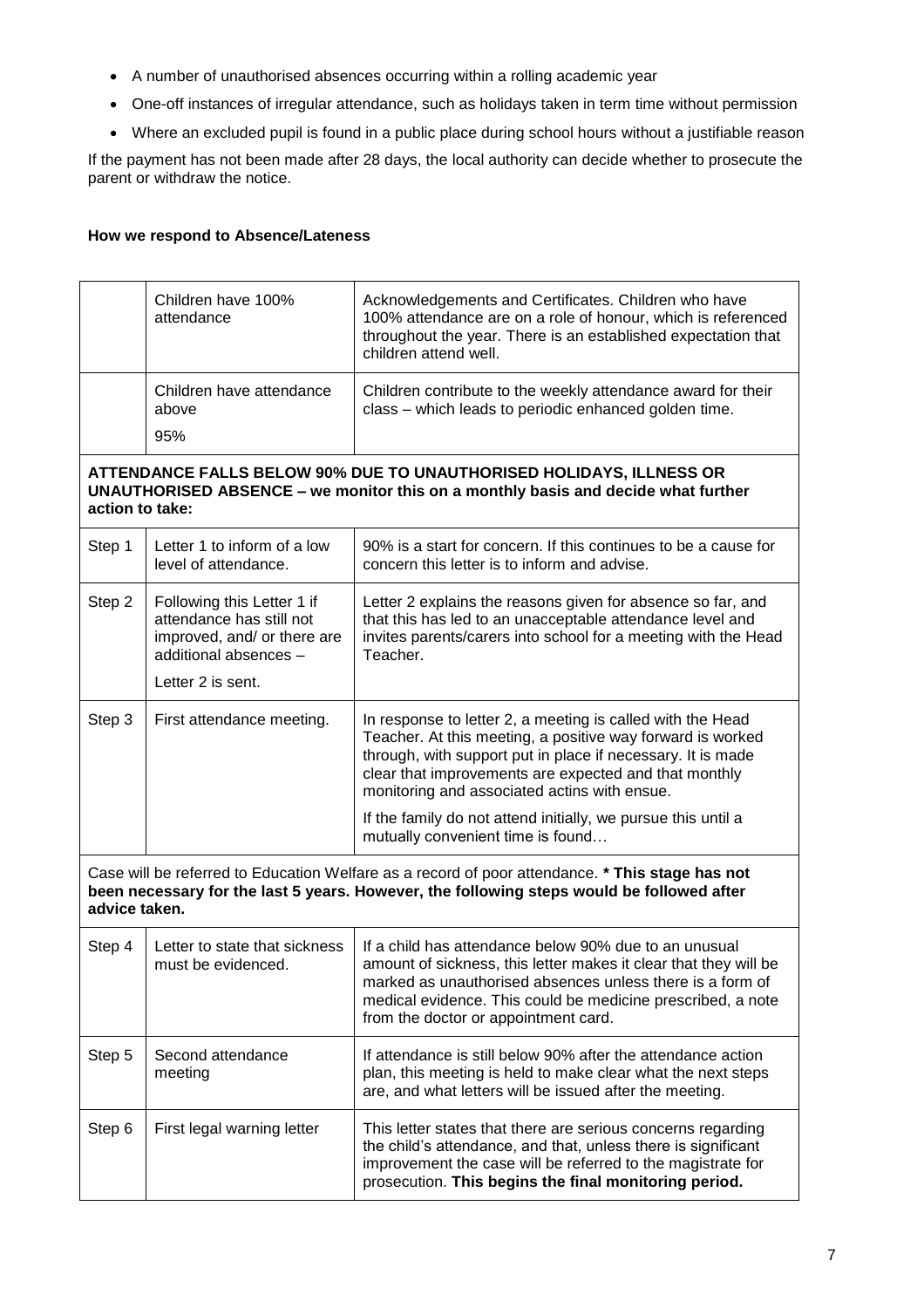| Step 7 | <b>Final Legal Letter</b> | This letter states that the school has referred the attendance<br>case to the local authority, and that there is to be an intent to<br>prosecute.                                                                                                         |
|--------|---------------------------|-----------------------------------------------------------------------------------------------------------------------------------------------------------------------------------------------------------------------------------------------------------|
| Step 8 | Court Date                | A court date is set. Evidence is filed, and a magistrate makes<br>a decision. At this point, parents are able to present any<br>mitigating circumstances - Including any relevant medical<br>evidence.<br>All parties are informed of the court decision. |

## **5. Strategies for promoting attendance**

At Yarm Primary, we have high expectations around attendance and as such, it is celebrated and acknowledged routinely in assemblies, circle times and through school council. We regularly include an update on attendance in the monthly newsletters to parents/carers; pointing out high rates and highlighting the impact of poor attendance on academic and social development. Recently we have worked with an external agency who have sponsored certificates for good attendance and a gift for a child with 100% attendance throughout his school career EY – Y6!

## **6. Attendance monitoring**

The attendance team monitors pupil absence informally on a daily basis and formally, with associated action plans on a monthly basis.

Parents are expected to call the school in the morning if their child is going to be absent due to ill health (see section 3.2). If this is not done, school will contact the family.

If a pupil's absence goes above 2 days we will contact the parents to discuss the reasons for this.

If after contacting parents a pupil's absence continue to rise, we will consider involving an education welfare officer.

The persistent absence threshold is 90%. If a pupil's individual overall absence rate is greater than or equal to 90%, the pupil will be classified as a persistent absentee.

Absence at this level is doing considerable damage to any child's educational prospects and we need parents'/carers' fullest support and co-operation to tackle this. Any child whose attendance has reached the PA threshold or is at risk of moving towards that threshold is given priority for intervention. Intervention will be via:

- An action plan to improve attendance will be created which may involve an attendance panel meeting and referrals to other agencies alongside meetings between relevant Academy staff and parents/carers.
- Where parents/carers fail to co-operate with support and strategies provided by the Academy, further advice may be sought which could lead to legal sanctions being imposed.

Persistent Absence data is communicated to the relevant Local Authority via the School Census on a termly and annual basis.

#### **Staff work in partnership with the local Police, PCSO's and other community groups to support pupils and their families who have become persistent absentees if this is deemed necessary.**

Pupil-level absence data is collected each term and published at national and local authority level through the DfE's school absence national statistics releases. The underlying school-level absence data is published alongside the national statistics. We compare our attendance data to the national average and share this with the Academy Improvement Committees.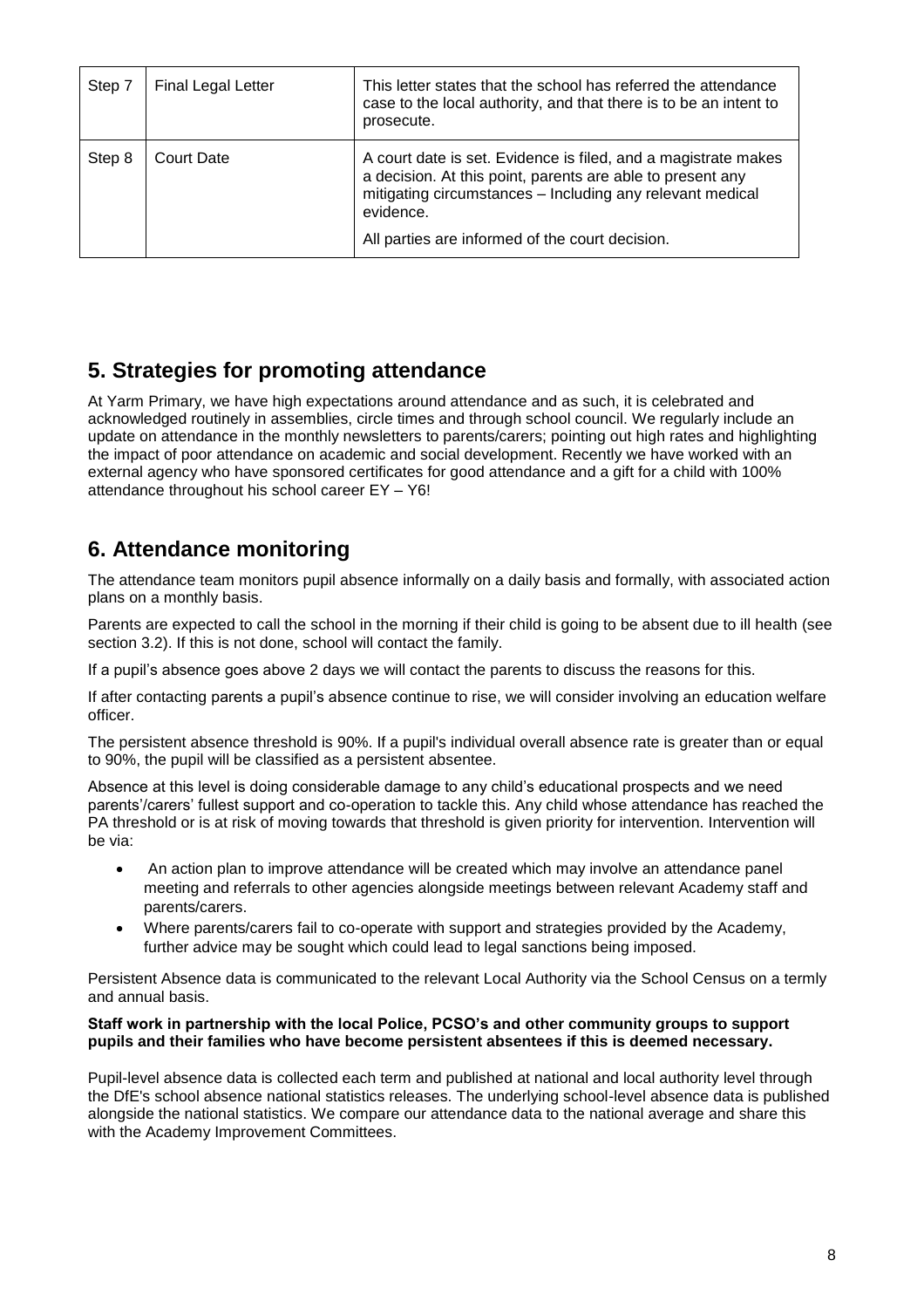We collect and store attendance data through SIMS, recording actions, letters, outcomes of meetings, action plans etc. in our internal attendance protocol file. This is used exclusively by the attendance team however, other staff will have access to the information if appropriate. Our electronic system cpoms, is also used to hold information about attendance. On a monthly basis, analysis is done using the SIMS data, this is around all vulnerable groups and recognised trends etc. which are then acted upon.

## **7. Roles and responsibilities**

#### **7.1 The Board of Trustees**

The Board of Trustees are responsible for monitoring attendance figures for the whole Trust on at least a termly basis. It also holds the Principals to account for the implementation of this policy.

The Academy Improvement Committees (AIC) monitor attendance for their academies on a termly basis via the Academy Profile.

#### **7.2 The Principal and Senior Leaders, including the Academy Improvement Committee**

- Will take the lead on raising the profile of attendance throughout the Academy, including improving attendance and reducing persistent absence.
- Will promote attendance through assemblies
- Will ensure that the Academy attendance policy is implemented and regularly reviewed.
- Will ensure the whole Academy ethos promotes excellence in attendance and punctuality.
- Report to the Enquire Learning Trust board of trustees
- Monitor the curriculum to develop ways of improving the provision of educational experience.
- Utilise attendance data to inform strategic planning

The Principal is responsible for ensuring this policy is implemented consistently across the school, and for monitoring school-level absence data and reporting it to members of the AIC.

The Principal also supports other staff in monitoring the attendance of individual pupils and issues fixedpenalty notices, where necessary.

#### **7.3 The attendance officer**

The attendance officer:

- Will monitor absence and attendance regularly, by use of the weekly Cumulative Attendance report.
- Will discuss absence and attendance concerns with children and set targets for improvement.
- Will contact parents/carers where attendance concerns have been identified.
- Will support children to improve their attendance.
- Will work with other members of staff to share information and support children and their parents/carers to improve attendance
- Will complete the Cumulative Attendance report and issue to relevant staff on a weekly basis.
- Will identify absence trends or concerns and raise these with the appropriate members of staff.
- Will discuss attendance concerns with parents/carers and liaise with relevant members of staff.
- Will work with outside agencies, including the Local Authority, where appropriate to improve attendance of individual children.
- Will provide data to the Principal, Senior Leaders and the Academy Council on a regular basis.

#### **7.4 Class teachers**

- Welcome and value the attendance of all children to lessons.
- Will ensure all children are accurately registered.
- Will ensure that children know the register is being taken.
- Will identify child absence to lessons and take appropriate action.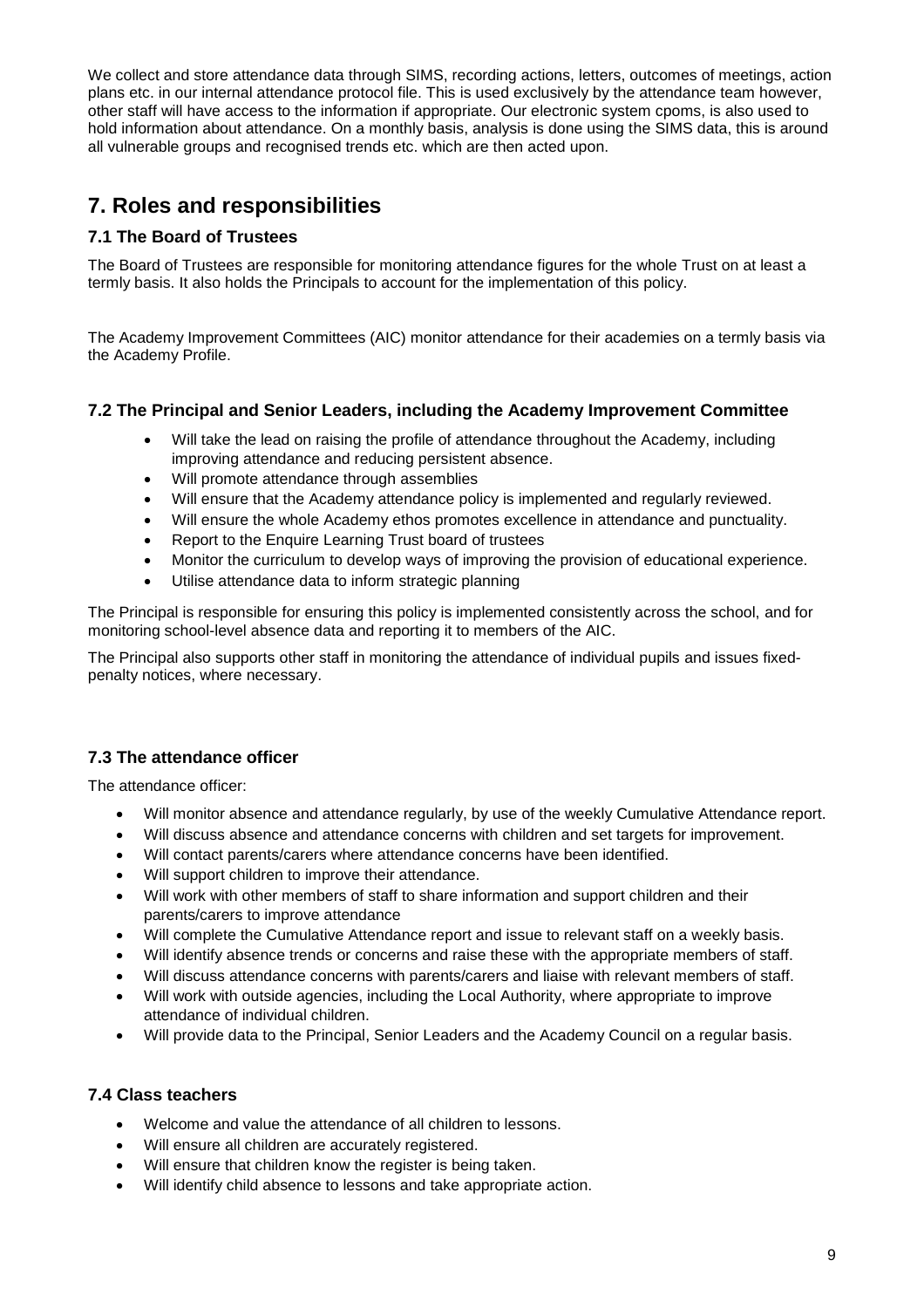Will identify any absence trends or concerns and will raise these with the appropriate members of staff.

#### **7.5 Office/reception staff**

- Will monitor registration on a daily basis.
- Will receive calls and messages from parents/carers regarding child absence.
- Will support the Safeguarding & Attendance Officer / Learning Manager in contacting parents/carers regarding child absence.

### **8. Monitoring arrangements**

This policy will be reviewed every three years or earlier if required by the Director of Improvement and Effectiveness and the Principal . At every review, the policy will be shared with the Academy Improvement Committee.

## **9. Links with other policies**

This policy is linked to our safeguarding policy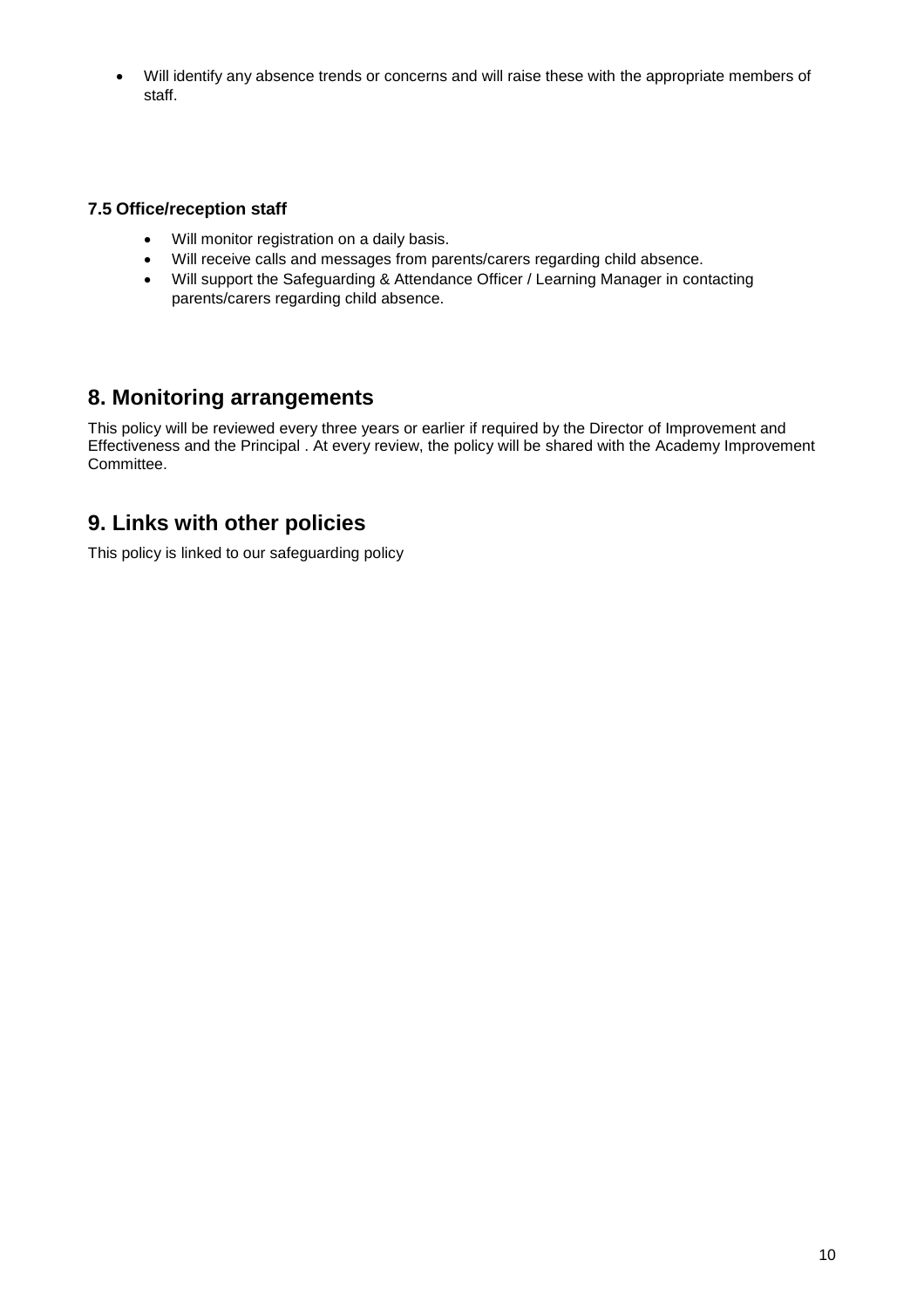## **Appendix 1: attendance codes**

| Code         | <b>Definition</b>             | <b>Scenario</b>                                                                    |
|--------------|-------------------------------|------------------------------------------------------------------------------------|
| I            | Present (am)                  | Pupil is present at morning registration                                           |
| ١            | Present (pm)                  | Pupil is present at afternoon registration                                         |
| L            | Late arrival                  | Pupil arrives late before register has closed                                      |
| В            | Off-site educational activity | Pupil is at a supervised off-site educational<br>activity approved by the school   |
| D            | Dual registered               | Pupil is attending a session at another setting<br>where they are also registered  |
| J            | Interview                     | Pupil has an interview with a prospective<br>employer/educational establishment    |
| P            | Sporting activity             | Pupil is participating in a supervised sporting<br>activity approved by the school |
| $\mathsf{V}$ | Educational trip or visit     | Pupil is on an educational visit/trip organised, or<br>approved, by the school     |
| W            | Work experience               | Pupil is on a work experience placement                                            |

The following codes are taken from the DfE's guidance on school attendance.

| Code                      | <b>Definition</b>           | <b>Scenario</b>                                                               |  |
|---------------------------|-----------------------------|-------------------------------------------------------------------------------|--|
| <b>Authorised absence</b> |                             |                                                                               |  |
| C                         | Authorised leave of absence | Pupil has been granted a leave of absence due to<br>exceptional circumstances |  |
| Е                         | Excluded                    | Pupil has been excluded but no alternative<br>provision has been made         |  |
| н                         | Authorised holiday          | Pupil has been allowed to go on holiday due to<br>exceptional circumstances   |  |
|                           | <b>Illness</b>              | School has been notified that a pupil will be<br>absent due to illness        |  |
| M                         | Medical/dental appointment  | Pupil is at a medical or dental appointment                                   |  |